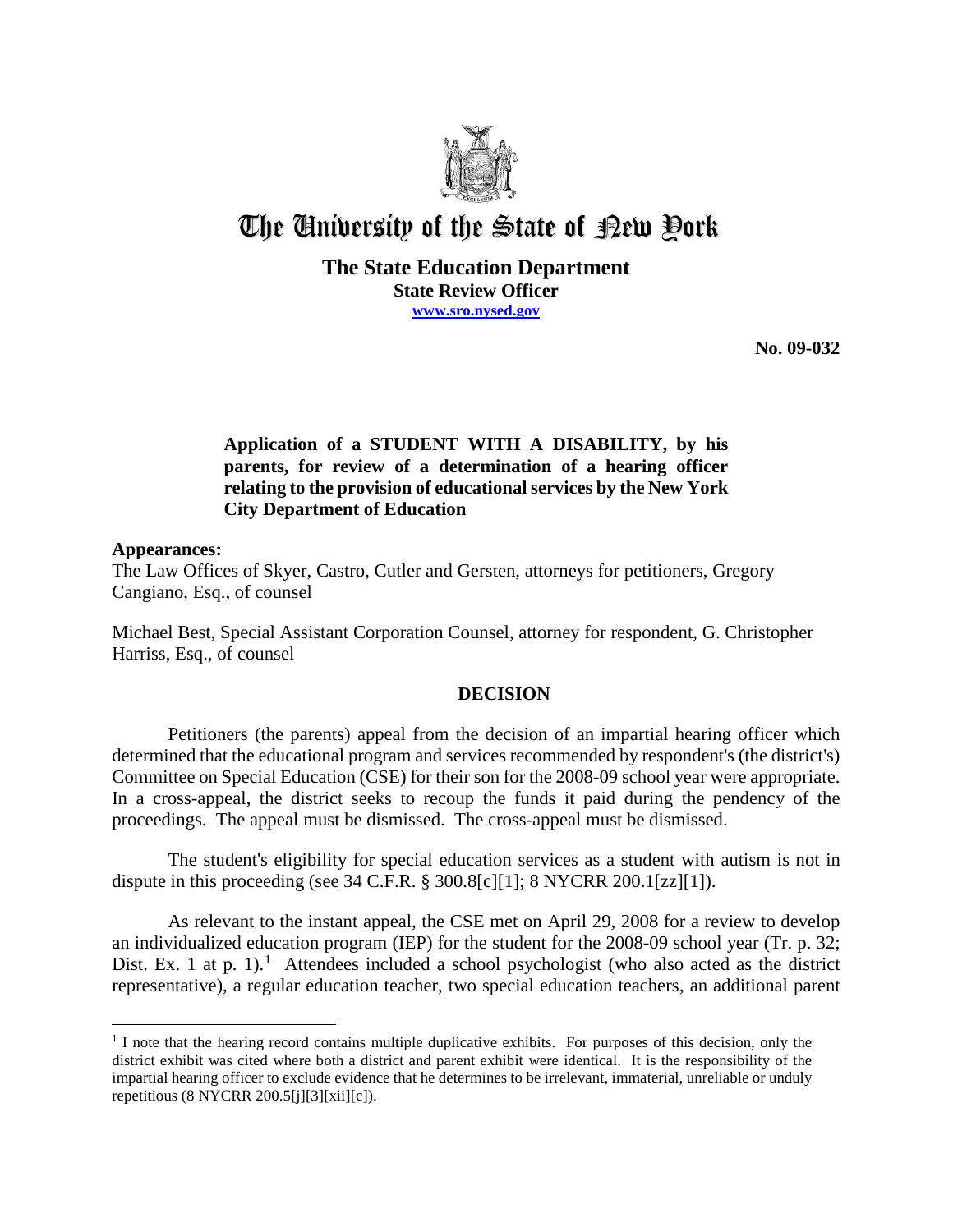member, and the parents (Dist. Ex. 1 at p. 2). At the time of the review, the student was receiving special education services as a preschool student with a disability (Tr. p. 33; Dist. Ex. 3 at p. 1). As a result of the review, the CSE found the student eligible for special education programs and services as a student with autism and recommended a collaborative team teaching (CTT) kindergarten program with related services (Tr. pp. 36-37; Dist. Exs. 1 at p. 1; 2).

In a due process complaint notice dated August 14, 2008, the parents alleged that the district failed to offer the student a free appropriate public education (FAPE) and sought funding of the student's private preschool program until an appropriate school age program was agreed to by the parents and the district (Parent Ex. A). The impartial hearing convened on October 20, 2008 and concluded on December 23, 2008, after three days of testimony (Tr. pp. 19, 115, 195; IHO Decision at p. 3).<sup>2</sup> By decision dated February 4, 2009, the impartial hearing officer found that the district offered the student a FAPE (IHO Decision at p. 16). The determinations by the impartial hearing officer included: (1) that the April 2008 CSE was properly constituted; (2) that the reduction in the student's related services was appropriate and would allow the student to progress academically and socially; (3) that the CSE relied upon its own reports as well as those provided by the parents, related service providers, and the student's preschool special education teacher; (4) that the CTT class was appropriate; and (5) that the evidence did not support an additional year of preschool or a 12-month program to address the student's special education needs (id. at pp. 14-16).

Initially, I will address a procedural issue that has arisen since the parents filed the August 14, 2008 due process complaint notice. The parents state in the wherefore clause of their petition that the district has already provided and paid for the services requested in the August 14, 2008 due process complaint notice under an unappealed pendency order and that the student no longer receives such services, therefore, they assert that the issue of payment for those services is moot (Pet. at p. 17, n.2). Moreover, it appears that the services were "largely discontinued voluntarily" by the parents after enrolling the student in another program for the "latter" portion of the 2008- 09 school year (Answer ¶¶ 61, 99). Notably, the parents request in their petition that a State Review Officer dismiss the appeal "without prejudice," but further request that the impartial hearing officer's finding that the April 2008 CSE offered the student a FAPE for the 2008-09 school year be set aside (Pet. at p. 17). I find that based upon the parents' assertions in their petition, the parents have received the relief that they were seeking at the impartial hearing under pendency (see Application of a Child with a Disability, Appeal No. 07-085; Application of a Child with a Disability, Appeal No. 07-077). The parents now request in their petition that the case be deemed moot because the student no longer receives the services that the parents sought in their due process complaint notice (Pet. at p. 17; see Answer ¶¶ 61, 99). I therefore must determine whether this case has been rendered moot.

The dispute between the parties in an appeal must at all stages be "real and live," and not "academic," or it risks becoming moot (see Lillbask v. State of Conn. Dep't of Educ., 397 F.3d 77, 84 [2d Cir. 2005]; Patskin v. Bd. of Educ., 583 F. Supp. 2d 422, 428 [W.D.N.Y. 2008]; J.N. v. Depew Union Free Sch. Dist., 2008 WL 4501940, at \*3-\*4 [W.D.N.Y. Sept. 30, 2008]; see also Chenier v. Richard W., 82 N.Y.2d 830, 832 [1993]; Hearst Corp. v. Clyne, 50 N.Y.2d 707, 714

<sup>&</sup>lt;sup>2</sup> A pendency hearing took place on September 4, 2008.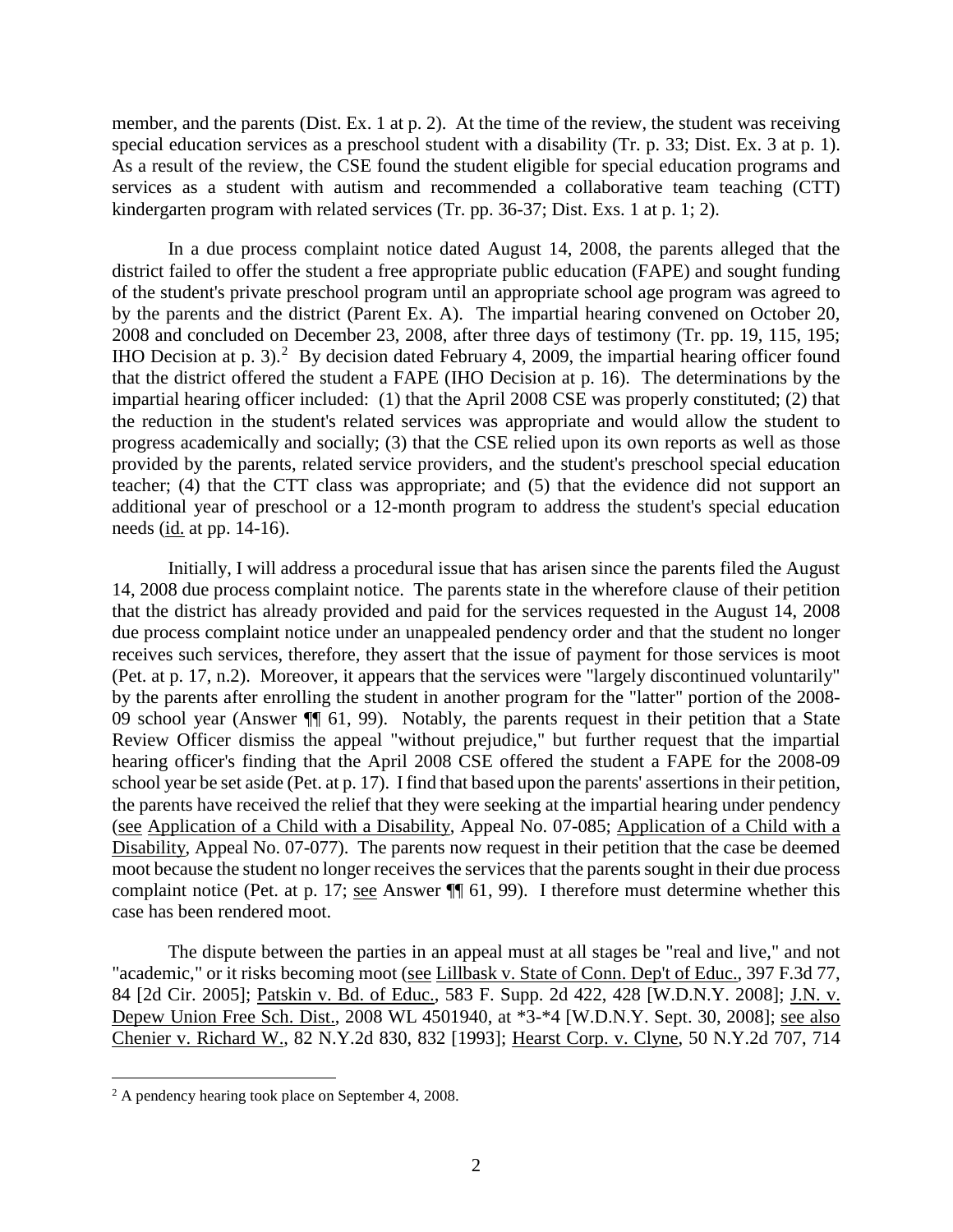[1980]; Application of a Child with a Disability, Appeal No. 07-139). In general, cases dealing with issues such as desired changes in IEPs, specific placements, and implementation disputes may become moot at the end of the school year because no meaningful relief can be granted (see, e.g., Application of the Bd. of Educ., Appeal No. 06-044; Application of the Bd. of Educ., Appeal No. 05-058; Application of a Child with a Disability, Appeal No. 04-027; Application of a Child with a Disability, Appeal No. 00-037; Application of the Bd. of Educ., Appeal No. 00-016; Application of a Child with a Disability, Appeal No. 96-37). Administrative decisions rendered in cases that concern such issues that arise out of school years since expired may no longer appropriately address the current needs of the student (see Daniel R.R. v. El Paso Indep. Sch. Dist., 874 F.2d 1036, 1040 [5th Cir. 1989]; Application of a Child with a Disability, Appeal No. 07-139; Application of the Bd. of Educ., Appeal No. 07-028; Application of a Child with a Disability, Appeal No. 06-070; Application of a Child with a Disability, Appeal No. 04-007). However, a claim may not be moot despite the end of a school year for which the student's IEP was written, if the conduct complained of is "capable of repetition, yet evading review" (see Honig v. Doe, 484 U.S. 305, 318-23 [1988]; Lillbask, 397 F.3d at 84-85; Daniel R.R., 874 F.2d at 1040; Application of a Child with a Disability, Appeal No. 04-038).

The exception applies only in limited situations (City of Los Angeles v. Lyons, 461 U.S. 95, 109 [1983]), and is severely circumscribed (Knaust v. City of Kingston, 157 F.3d 86, 88 [2d Cir. 1998]). It must be apparent that "the challenged action was in its duration too short to be fully litigated prior to its cessation or expiration" (Murphy v. Hunt, 455 U.S. 478, 482 [1982]; see Knaust, 157 F.3d at 88; Application of a Child with a Disability, Appeal No. 07-139). Controversies are "capable of repetition" when there is a reasonable expectation that the same complaining party would be subjected to the same action again (Weinstein v. Bradford, 423 U.S. 147, 149 [1975]; see Hearst Corp., 50 N.Y.2d at 714-15; Application of a Child with a Disability, Appeal No. 07-139). To create a reasonable expectation of recurrence, repetition must be more than theoretically possible (Murphy, 455 U.S. at 482; Russman v. Bd. of Educ., 260 F.3d 114, 120 [2d Cir. 2001]; Application of a Child with a Disability, Appeal No. 07-139). Mere speculation that the parties will be involved in a dispute over the same issue does not rise to the level of a reasonable expectation or demonstrated probability of recurrence (Russman, 260 F.3d at 120; Application of a Child with a Disability, Appeal No. 07-139). Mootness may be raised at any stage of litigation (In re Kurtzman, 194 F.3d 54, 58 [2d Cir. 1999]; Application of a Child with a Disability, Appeal No. 07-139).

In this case, there is no longer any live controversy relating to the parties' dispute over the services offered by the district for the 2008-09 school year. I find that even if I were to make a determination that the program offered to the student in April 2008 was inappropriate, in this instance, it would have no actual effect on the parties pertaining to the 2008-09 school year. Both the parents and the district agree that the student has received the relief that the parents sought in their due process complaint notice by virtue of pendency, and the parents contend in their petition that the student no longer receives the services requested in their due process complaint notice rendering the case moot (Pet. at p. 17, Answer ¶¶ 61, 99). Therefore, the parents' claims relating to the April 2008 IEP need not be further addressed here. A State Review Officer is not required to make a determination that is academic or which will have no actual impact upon the parties (Application of a Child with a Disability, Appeal No. 07-077; Application of the Bd. of Educ., Appeal No. 06-044; Application of a Child with a Disability, Appeal No. 02-086; see also Application of the Bd. of Educ., Appeal No. 04-006; Application of a Child with a Disability,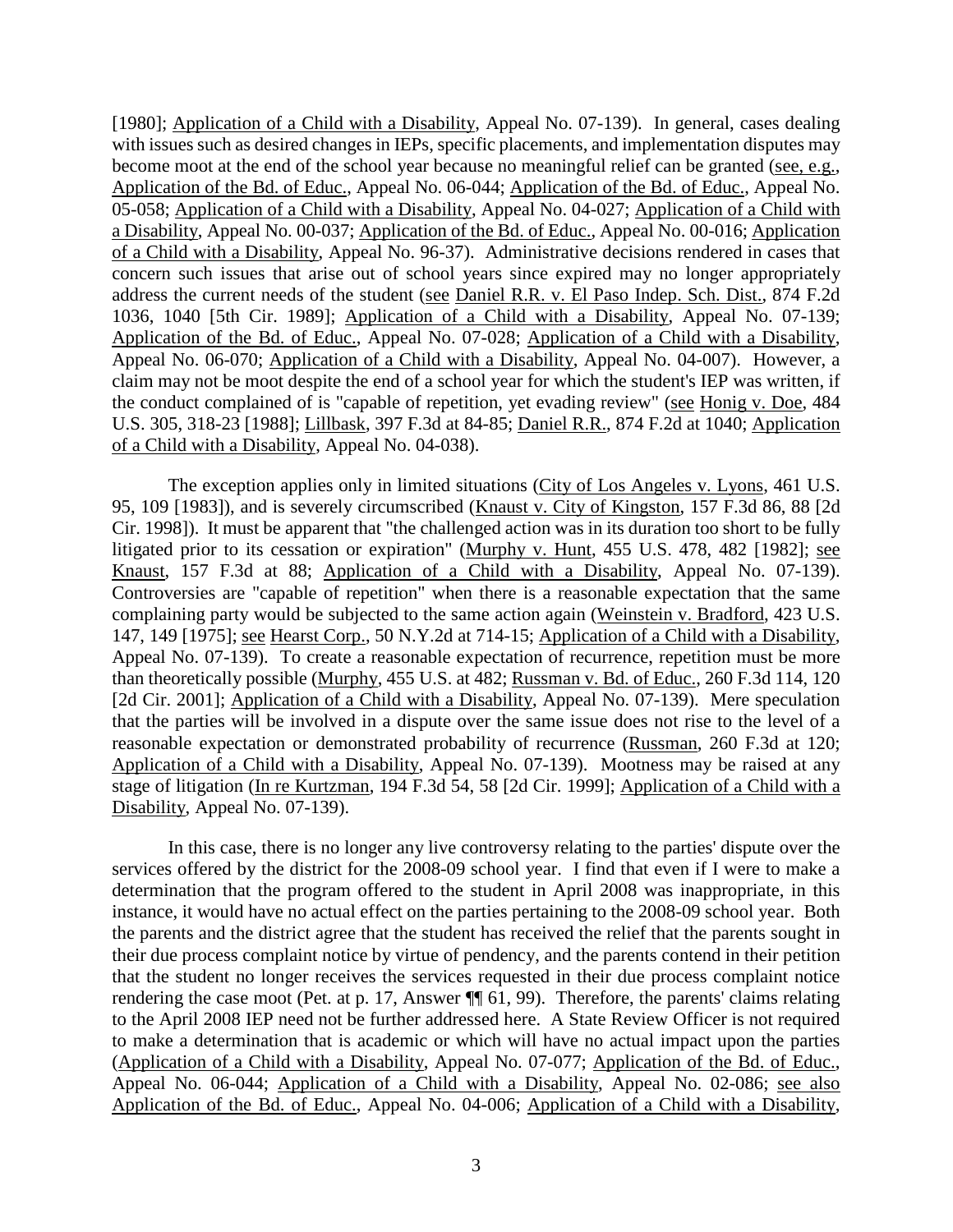Appeal No. 02-011; Application of a Child with a Disability, Appeal No. 97-64). Under the circumstances presented here, I decline to review the merits of the parents' appeal.

As to the parents' specific request that the petition be dismissed "without prejudice" (see Pet. at p. 17), I find that such would be inconsistent with the finality provisions set forth in the Individuals with Disabilities Education Act (IDEA) and its implementing regulations, which mandate that, where there is an appeal to a State Review Officer, the independent decision on review becomes final unless a party seeks judicial review of the decision (34 C.F.R. § 300.514[d]; 8 NYCRR 200.5[k][3]). Accordingly, the parents' request for dismissal "without prejudice" is denied.

As to the district's cross-appeal seeking recoupment of the funds paid during the student's pendency placement, the IDEA and the New York State Education Law require that a student remain in his or her current educational placement, unless the student's parents and the board of education otherwise agree, during the pendency of any proceedings relating to the identification, evaluation, or placement of the student (20 U.S.C. § 1415[j]; Educ. Law §§ 4404[4], 4410[7][c]; 34 C.F.R. § 300.518[a]; 8 NYCRR 200.5[m]; see Student X v. New York City Dep't of Educ., 2008 WL 4890440, at \*20 [E.D.N.Y. Oct. 30, 2008]; Bd. of Educ. of Poughkeepsie City Sch. Dist. v. O'Shea, 353 F. Supp. 2d 449, 455-56 [S.D.N.Y. Jan. 18, 2005]; Application of the Dep't of Educ., Appeal No. 08-061; Application of a Student with a Disability, Appeal No. 08-050; Application of the Dep't of Educ., Appeal No. 08-009; Application of a Student with a Disability, Appeal No. 08-003; Application of a Student with a Disability, Appeal No. 08-001; Application of a Child with a Disability, Appeal No. 07-095; Application of a Child with a Disability, Appeal No. 07-062). In addition, during the pendency of administrative and judicial proceedings, a student remains at his current educational placement, "unless the State or local educational agency and the parents or guardian otherwise agree" (20 U.S.C. § 1415[e][3]; Educ. Law § 4404[4]; 34 C.F.R. § 300.518[a]; 8 NYCRR 200.5[m]).

While the district acknowledges that requests by the district to recoup funds it paid pursuant to pendency have been denied in prior appeals to a State Review Officer, the district asserts that the instant case is distinguishable because the parents in the instant case were represented by counsel throughout the hearing process and were on actual notice prior to the first day of hearings that the district would seek reimbursement of funds. In support of its claim of entitlement to reimbursement of funds paid pursuant to pendency, the district asserts public policy and fairness considerations. I have considered the district's arguments favoring recoupment of funds paid under pendency and find them to be unpersuasive (see Application of a Student with a Disability, Appeal No. 09-019; Application of a Student with a Disability, Appeal Nos. 09-008 & 09-010; Application of a Student with a Disability, Appeal No. 08-134; Application of the Dep't of Educ., Appeal No. 08-061; Application of a Child with a Disability, Appeal No. 05-091). Accordingly, I decline to order the parents to reimburse the district for costs incurred by the district in maintaining the student's pendency placement, an expense it was required to pay in order to comply with the pendency provisions of State and federal law (see Murphy v. Arlington Cent. Sch. Dist., 297 F.3d 195 [2d Cir. 2002]; Bd. of Educ. v. Schutz, 290 F.3d 476 [2d Cir. 2002], cert. denied, 537 U.S. 1227 [2003]; see also 20 U.S.C. § 1415[j]; 34 C.F.R. § 300.51[8]; Educ. Law § 4404[4]; 8 NYCRR  $200.5$ [m]).